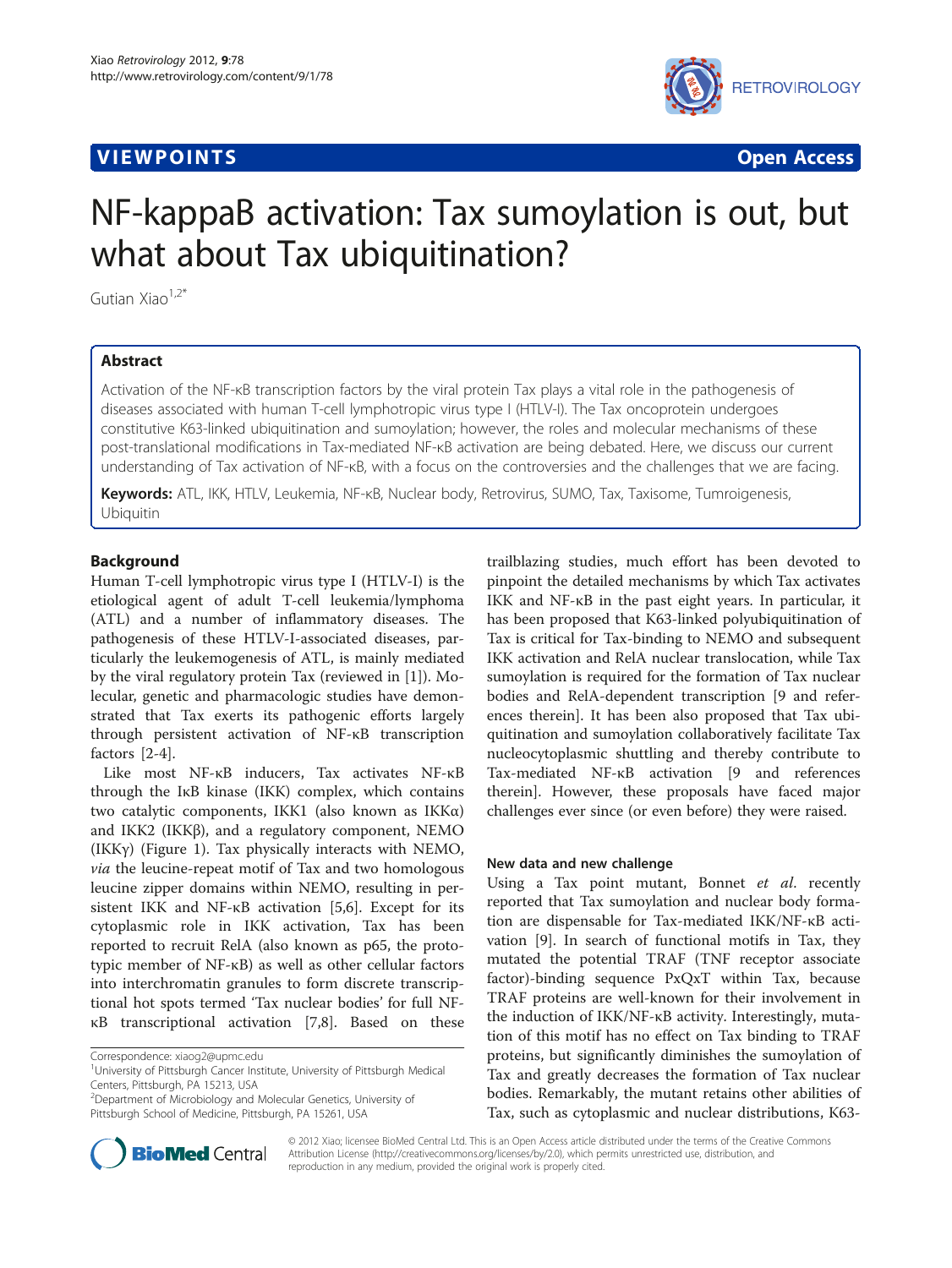<span id="page-1-0"></span>

linked ubiquitination, NEMO binding, IKK catalytic activation, NF-κB transcriptional activation as well as CREB activation, another major function of Tax that is involved in viral gene expression. These findings clearly suggest that both Tax sumoylation and nuclear body formation are not key determinants for Tax-mediated NF-κB activation. However, these studies cannot rule out the possibility that Tax sumoylation and/or nuclear bodies may be involved in the transcriptional regulation of some specific NF-κB target genes.

## Other debated issues and discussions

In contrast to its sumoylation, Tax ubiquitination is likely involved in Tax-mediated NF-κB activation. However, many fundamental issues on Tax ubiquitination still remain unclear or controversial. For example, the mechanisms of how Tax is ubiquitinated are being debated. In line with their role as the E2 ubiquitin conjugating enzyme and E3 ubiquitin ligase in promoting K63-linked ubiquitination of some molecules important in IKK and NF-κB activation, Ubc13 and TRAF2, 5 or 6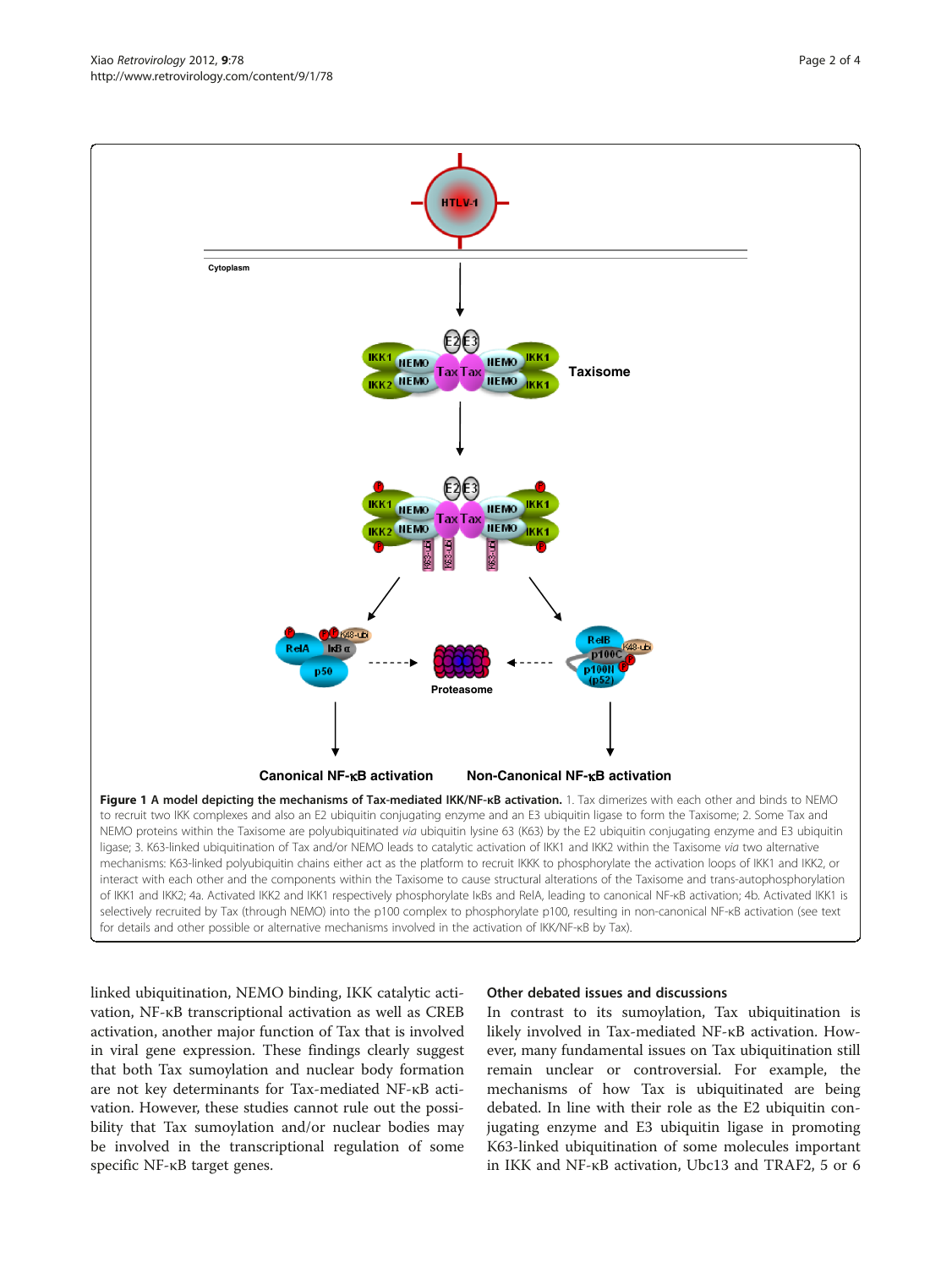have been suggested to be responsible for the K63 linked ubiquitination of Tax [\[10,11](#page-3-0)]. However, opposite findings have also been reported showing that Ubc13 and, at least, TRAF6 are not required for Tax ubiquitination [\[12](#page-3-0) and references therein]. Similarly, whether and which deubiquitinase(s) are involved in the negative regulation of Tax ubiquitination are also being debated. Two deubiquitinases CYLD and USP20 have been reported to remove the K63-linked polyubiquitin chains from Tax [\[13,14\]](#page-3-0). Intriguingly, those reports showed a strong interaction of the deubiquitinases with the unmodified Tax, but not with ubiquitinated Tax. Even more confusing are studies from different research groups reporting that, at least, CYLD is not involved in Tax deubiquitination [\[12](#page-3-0) and references therein].

Perhaps, the most important and controversial issue in the field is the molecular mechanism by which the ubiquitin modification contributes to Tax activation of NFκB, although the evidence directly supporting the importance of Tax ubiquitination in Tax activation of IKK and NF-κB is still lacking. Three different mechanisms have been proposed, but all of them are being debated. The first one is that Tax ubiquitination is critical for Tax binding to NEMO and therefore important for IKK and NF-κB activation. This conclusion was based on the data that ubiquitination-defective mutant of Tax loses the ability in NEMO binding and NF-κB induction, and fusion of ubiquitin to the mutant partially rescues NF-κB activation in gene reporter assays [\[9](#page-3-0) and references therein]. The data are interesting and similar to those previously used to reach the conclusion that Tax sumoylation is important for Tax-mediated NF-κB activation. However, the data, also like those for Tax sumoylation, are too preliminary to draw a firm conclusion. The defects of the Tax mutant in NEMO binding and NF-κB induction are not necessarily linked to its inability in ubiquitination, because Tax is highly mutation sensitive. Similarly, the gain-of-function by ubiquitin fusion may or may not support the role of Tax ubiquitination in Tax-mediated IKK/NF-κB activation, as ubiquitin chain itself is able to activate IKK and NF-κB [\[15\]](#page-3-0). In addition, these studies failed to show the interaction between ubiquitinated Tax and NEMO. Nevertheless, the fact that the unmodified form of Tax physically interacts with NEMO under all the conditions examined (either in vitro or in vivo; HTLV-I related or unrelated; in the presence or absence of the ubiquitination system) strongly argues that Tax ubiquitination is dispensable for Tax binding to NEMO. The second proposed mechanism is that Tax ubiquitination is required for Tax to recruit the IKK complex (through NEMO) into particular perinuclear compartment for IKK activation. Some studies have suggested the particular subcellular locations are centrosomes, while others implied endoplasmic reticulum (ER) or Golgi-associated structures [\[9](#page-3-0) and references therein]. Regardless of the differences, the conclusions were largely based on the co-localizations of Tax or Tax mutants with IKK at these sites by microscope analysis and subcellular fractionation assays, but not based on the functional studies that can directly support the hypotheses. Moreover, a recent study showed that purified recombinant Tax activates IKK that exists in the cytosolic extracts of cells [\[12\]](#page-3-0). These data strongly argue that intact cellular structures, including centrosomes, ER and Golgi, are not required for Tax-mediated IKK activation. The third proposed mechanism is that Tax ubiquitination is required for Tax to recruit IKK kinase (IKKK) to phosphorylate IKK for its catalytic activation. Several mitogen-activated protein kinase kinase kinases (MAP3Ks), such as MEKK1, NIK, Tpl2 and TAK1, have been linked to Tax-mediated IKK/NF-κB activation. These MAP3Ks are well-known IKK activators. But again, opposite findings have also been reported showing that none of these kinases are required for Taxmediated IKK/NF-κB activation, although some of them are indispensible for Tax-mediated activation of signaling pathways other than IKK/NF-κB [[12](#page-3-0) and references therein].

# Conclusions

Despite extensive studies over the past two and half decades, our understanding of the mechanisms of Taxmediated NF-κB activation is still far from complete. As discussed above, many conflicting results have been reported and accordingly many conflicting conclusions have been drawn. Regardless of the conflicts, a plausible model of Tax-mediated NF-κB activation could be formulated (Figure [1\)](#page-1-0). By self-dimerization and selective association with NEMO via specific binding motifs within Tax and NEMO, Tax brings different IKK complexes and possibly also other proteins (such as E2 ubiquitin conjugating enzyme and E3 ubiquitin ligase) together to form the Tax/IKK signalsome/signaling complex (Taxisome) with a gel filtration size larger than 600 kDa. Some Tax and NEMO proteins within the signalsome are polyubiquitinated by the E2 ubiquitin conjugating enzyme and E3 ubiquitin ligase. The anchored K63 linked polyubiquitin chains then act as the platforms for recruiting IKKK to phosphorylate the activation loops of IKK1 and IKK2, resulting in the catalytic activation of IKK. Alternatively, the polyubiquitin chains interact with each other and/or the components within the Taxisome, leading to the structural alterations of the Taxisome and the trans-autophosphorylation and activation of IKK1 and IKK2. The activated IKK in turn phosphorylates IκBs (by IKK2) and also RelA (by IKK1), resulting in β-TrCP-mediated K48-linked ubiquitination and proteasomal degradation of IκBs, nuclear translocation of NF-κB